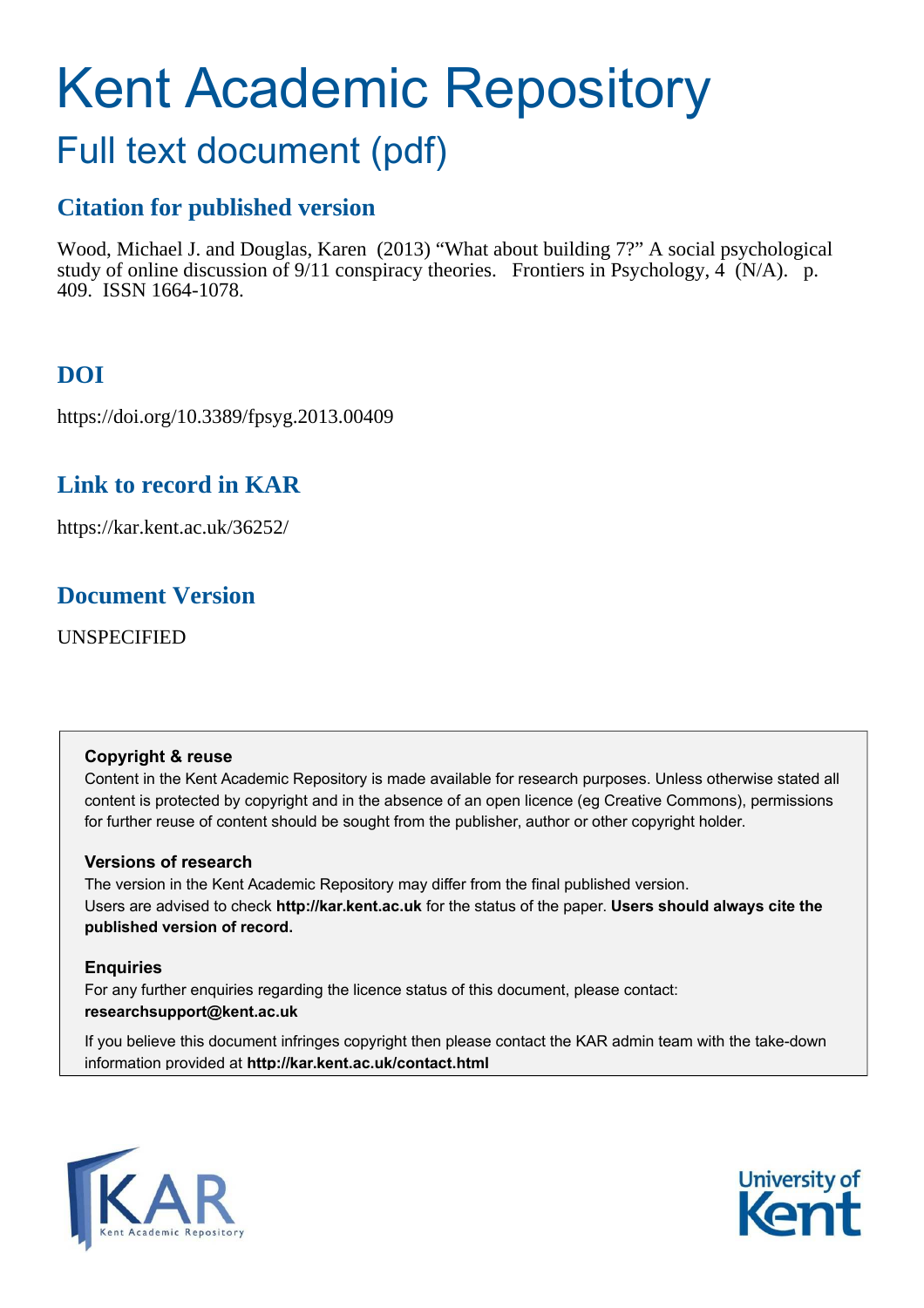

# ["What about building 7?" A social psychological study of](http://www.frontiersin.org/Personality_Science_and_Individual_Differences/10.3389/fpsyg.2013.00409/abstract) online discussion of 9/11 conspiracy theories

#### *[Michael J. Wood\\*](http://www.frontiersin.org/Community/WhosWhoActivity.aspx?sname=MichaelWood&UID=56175) and [Karen M. Douglas\\*](http://www.frontiersin.org/Community/WhosWhoActivity.aspx?sname=KarenDouglas&UID=76490)*

*School of Psychology, Faculty of Social Sciences, University of Kent, Canterbury, UK*

#### *Edited by:*

*Christopher C. French, University of London, UK*

#### *Reviewed by:*

*Stephan Lewandowsky, University of Western Australia, Australia Margaret A. Wilson, University of Liverpool, UK Jovan Byford, The Open University, UK*

#### *\*Correspondence:*

*Michael J. Wood and Karen M. Douglas, School of Psychology, Faculty of Social Sciences, University of Kent, Keynes College, Canterbury, CT2 7NP, UK e-mail: mw337@kent.ac.uk; k.douglas@kent.ac.uk*

Recent research into the psychology of conspiracy belief has highlighted the importance of belief systems in the acceptance or rejection of conspiracy theories. We examined a large sample of conspiracist (pro-conspiracy-theory) and conventionalist (anti-conspiracy-theory) comments on news websites in order to investigate the relative importance of promoting alternative explanations vs. rejecting conventional explanations for events. In accordance with our hypotheses, we found that conspiracist commenters were more likely to argue against the opposing interpretation and less likely to argue in favor of their own interpretation, while the opposite was true of conventionalist commenters. However, conspiracist comments were more likely to explicitly put forward an account than conventionalist comments were. In addition, conspiracists were more likely to express mistrust and made more positive and fewer negative references to other conspiracy theories. The data also indicate that conspiracists were largely unwilling to apply the "conspiracy theory" label to their own beliefs and objected when others did so, lending support to the long-held suggestion that conspiracy belief carries a social stigma. Finally, conventionalist arguments tended to have a more hostile tone. These tendencies in persuasive communication can be understood as a reflection of an underlying conspiracist worldview in which the details of individual conspiracy theories are less important than a generalized rejection of official explanations.

**Keywords: persuasion, online discussion, social influence, archival research, conspiracy theories**

"The Internet was made for conspiracy theory: it is a conspiracy theory: one thing leads to another, always another link leading you deeper into no thing and no place."

[\(Stewart](#page-8-0), [1999](#page-8-0), p. 18).

Conspiracy theories, defined as allegations that powerful people or organizations are plotting together in secret to achieve sinis[ter ends through deception of the public \(](#page-7-0)Abalakina-Paap et al., [1999](#page-7-0); [Wood et al., 2012](#page-8-1)), have long been an important element of popular discourse. With the advent of the Internet, they have become more visible than ever. Although the psychological literature on conspiracy belief has a relatively short history, with most of the relevant research having been conducted only within the past twenty years, it has revealed a great deal regarding individual differences between those who generally believe conspiracy theories (whom we call "conspiracists") and those who prefer conventional explanations (whom we call "conventionalists"). Conspiracy beliefs have been shown to be positively correlated with mistrust of other people [\(Goertzel](#page-8-2), [1994\)](#page-8-2) and authorities [\(Swami et al., 2010](#page-8-3)); feelings of powerlessness and low self-esteem [\(Abalakina-Paap et al., 1999](#page-7-0)); superstition, beliefs in the paranormal, and schizotypy [\(Darwin et al., 2011\)](#page-7-1); a perceived lack of control [\(Hamsher et al.](#page-8-4), [1968;](#page-8-4) [Whitson and Galinsky,](#page-8-5) [2008](#page-8-5)); a M[achiavellian approach to social interaction \(](#page-8-6)Douglas and Sutton, [2011](#page-8-6)); and openness to experience [\(Swami et al.,](#page-8-3) [2010](#page-8-3); but see [Swami et al.](#page-8-7), [2011](#page-8-7)).

At the present time, questionnaire-based investigations of individual differences make up the bulk of the existing research, although e[xperimental approaches are emerging \(e.g.,](#page-8-8) Douglas and Sutton, [2008](#page-8-8); [Jolley and Douglas, 2013](#page-8-9)). A fairly recent development in the field has been an acknowledgement that in addition to trait-like variables and transient psychological states, ideologies and broad belief systems play a substantial role in conspiracy theory belief. For example, in an examination of conspiracy theories regarding an alleged cover-up of the divinity of Mary Magdalene and the bloodline of Christ, [Newheiser et al. \(2011](#page-8-10)) demonstrated that the plausibility of these theories hinged largely on broader beliefs about the world. People with traditional Christian beliefs were likely to reject such theories out of hand, while those with a more New Age approach were much more receptive. In a similar vein, [Lewandowsky et al.](#page-8-11) [\(2013b](#page-8-11)) demonstrated that rejection of climate science (though not explicitly conspiracist) is determined in part by ideological concerns, with libertarian free-market ideology, apparently predisposing people to believe that anthropogenic global warming is an unscientific hoax. It is clear, then, that individual conspiracy theories or related counternormative explanations can seem more or less likely depending on how they comport with other beliefs held by the audience.

Some researchers have gone further, proposing the existence of a conspiracist worldview—a belief system conducive to conspiracy beliefs in general (e.g., [Goertzel](#page-8-2), [1994;](#page-8-2) [Swami et al.,](#page-8-3) [2010](#page-8-3); [Wood et al.](#page-8-1), [2012](#page-8-1)). This proposal stems primarily from the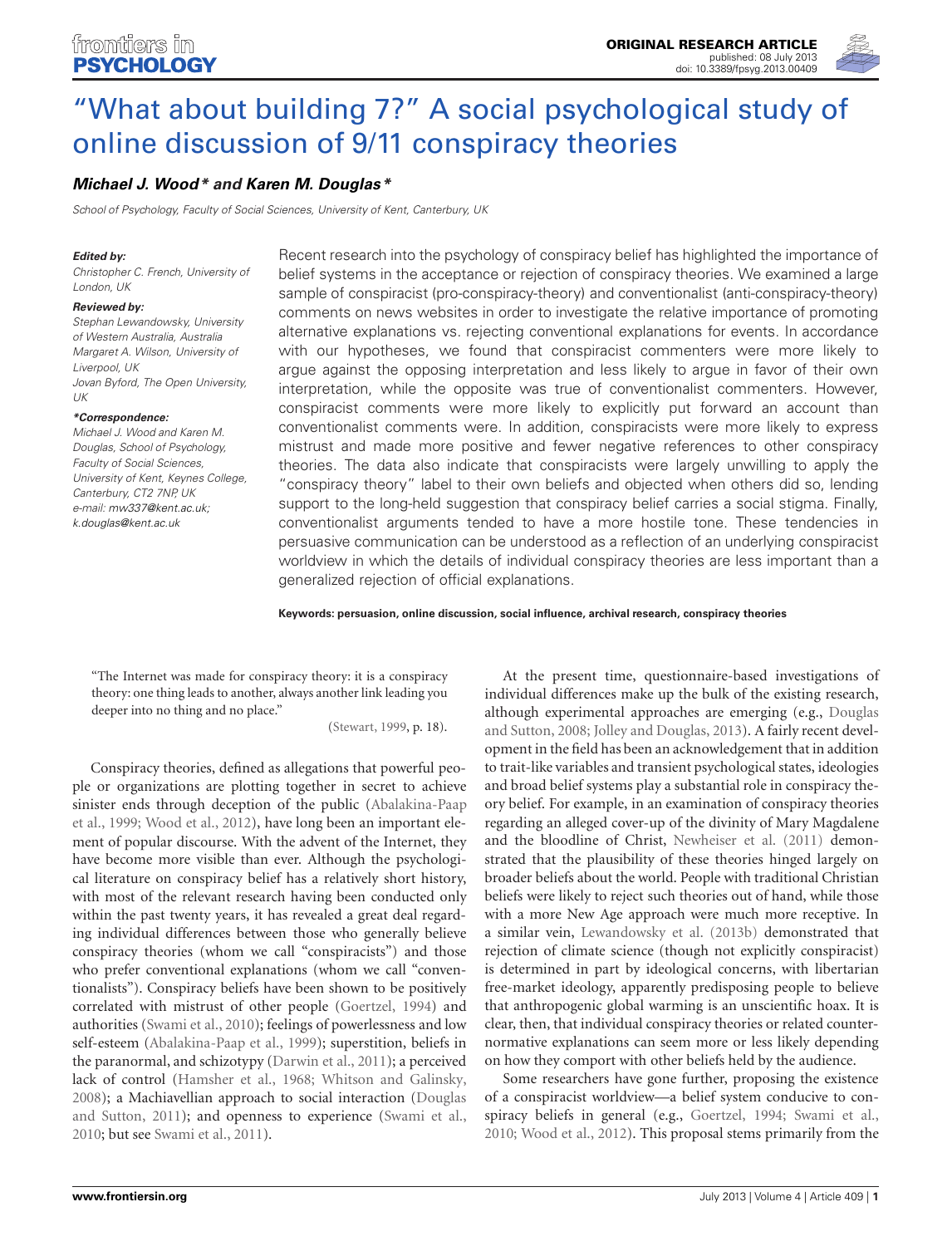finding that beliefs in unrelated conspiracy theories tend to intercorrelate: for example, someone who believes that Princess Diana was deliberately assassinated is also more likely to believe that the moon landing was a hoax. Indeed, [Wood et al. \(2012](#page-8-1)) demonstrated that even beliefs in directly contradictory conspiracy theories were positively correlated with one another, indicating that conspiracy beliefs may be held together not by direct agreement with one another, but by mutual agreement with higher-order beliefs about the world. One particularly important element of the conspiracist worldview is thought to be a generalized opposition to official or received narratives. In this view, conspiracy belief is not about believing in particular alternative theories, but in disbelieving in whatever the official story is. This tendency has been informally noted by [Dean \(2002](#page-8-12)), who described most conspiracy theories as "bits and pieces without a plot... [that] fail to delineate any conspiracy at all. They simply counter conventional narratives with suspicions and allegations that, more often than not, resist coherent emplotment" (p. 92). Likewise, [Clarke](#page-7-2) [\(2007\)](#page-7-2) observed that conspiracy theories are often extremely vague, particularly in the Internet age.

If this is the case, then for people who hold a conspiracist worldview, the specifics of a conspiracy theory are less important than its identity as a conspiracy and its opposition to the official explanation. The important element is that those in power are lying and cannot be trusted, and that they are covering up something sinister. Opposition to officialdom, in this sense, parallels the generalized prejudice that [Adorno et al.](#page-7-3) [\(1950](#page-7-3)) found to be strong enough to overcome contradictions between different anti-Jewish stereotypes. More than being a specific belief that Jews are overly secretive or overly intrusive, anti-Semitism appears to be more of a general belief that Jews are generally unpleasant people. Likewise, conspiracy theory belief appears to be more of a negative belief than a positive one—it is more concerned with saying what the cause of a condition or event was *not* (i.e., whatever the official explanation is) than with putting forward a specific alternative account.

An opportunity to test this idea presents itself in the form of observation of online discourse. In spite of, or perhaps because of, the lack of mainstream public acceptance for their theories, many conspiracists, both prominent and otherwise, appear to see themselves as having a duty to spread their views to the public at large. They often exhort the unthinking masses to "wake up" (e.g., [Crane](#page-7-4), [2008](#page-7-4); [Byers](#page-7-5), [2009;](#page-7-5) [Icke](#page-8-13), [2012\)](#page-8-13). This is a reasonable reaction: given a belief that people's lives are being manipulated by malevolent forces beyond their control, most would probably agree that trying to spread the word about that fact is a good idea. Outspoken conventionalists, such as those in the "skeptic" movement (e.g., [Randi](#page-8-14), [1982;](#page-8-14) [Sagan](#page-8-15), [1995;](#page-8-15) [Shermer](#page-8-16), [1997](#page-8-16); [Novella,](#page-8-17) [2009](#page-8-17)), find most conspiracy theories to be misguided at best and destructive at worst, and so make a point of arguing against them in the public sphere.

This discussion is voluminous and highly visible in many arenas, perhaps none more so than news website comment sections. Articles about topics for which popular conspiracy theories exist, such as 9/11, the moon landing, and vaccines, can have tens of thousands of comments, most of which are devoted to advancing or refuting allegations of conspiracy. These comments are often

archived along with the associated articles for months or years afterward, which provides an excellent opportunity for archival research to give some insight into the thoughts and beliefs of those writing them (e.g., [Fat et al.](#page-8-18), [2012;](#page-8-18) [Loke](#page-8-19), [2012;](#page-8-19) [Sisask et al.](#page-8-20), [2012\)](#page-8-20).

The present study consists of an examination of a large number of conspiracy theory-related persuasive comments on news stories. Such analysis of online discourse as a method of examining psychological states has increased in prominence as the Internet has become a more popular place to discuss one's ideas. The subject and pace of online discussion has been shown to be a more or less reliable barometer of public concern over social issues [\(Roberts et al., 2002;](#page-8-21) [Scharkow and Vogelgesang, 2011\)](#page-8-22), and emotional reactions expressed online can be used to consistently predict political approval ratings [\(Gonzalez-Bailon et al., 2012\)](#page-8-23). Quantitative analysis of online discussion has also been used to gain insight into the social psychology of groups with fringe views [\(Douglas et al., 2005](#page-8-24)[\), attitudes toward Tourette's Syndrome \(](#page-8-18)Fat et al., [2012](#page-8-18)), and racial views [\(Loke](#page-8-19), [2012\)](#page-8-19). Qualitative research on online discourse has been more common, including a study demonstrating the evolution of conspiracy theories over time in response to evidence [\(Lewandowsky et al., 2013a](#page-8-25)). In the context of conspiracy theories in particular, there are several advantages to content analysis of online commentary. The self-selective nature of online communication allows for the collection of a great deal of data regarding opinions that may be held by only a minority of people; moreover, the degree of anonymity facilitates the honest expression of opinions that might not be held in high social esteem elsewhere (e.g., [Douglas et al.](#page-8-24), [2005;](#page-8-24) [Loke, 2012](#page-8-19)).

There are some caveats associated with analyzing persuasive comments in particular. While external validity may benefit from observing behavior in a naturalistic setting, there is some degree of uncertainty regarding the internal validity of any conclusions drawn from such methods. Most obviously, there is the issue of to what degree the content of persuasive communications reflects the properties of the author rather than the demands of the situation. Rather than faithful representations of internal psychological processes, commenters' methods of argumentation might instead reflect strategic considerations regarding the audience, the venue, and the subject matter. While self-presentation is very often a concern in psychological research, even in laboratory settings, such demands may be especially salient in a situation where one's goal is implicitly (or even explicitly) to persuade others rather than to provide an honest and straightforward account of one's beliefs. Indeed, some research has shown that people do adapt their persuasive techniques according to their knowledge of the [audience and the subject](#page-8-27) [\(Friestad and Wright, 1999](#page-8-26)[;](#page-8-27) Douglas et al., [2010;](#page-8-27) [Vogel et al.](#page-8-28), [2010\)](#page-8-28).

The question of whether we can expect persuasive communication to accurately reflect inner psychological processes is not easily answerable, as the effect of lay persuasive knowledge on generation of persuasive arguments is fairly sparse. While there is a substantial body of research on lay persuasive knowledge, the vast majority of it focuses instead on how such knowledge affects susceptibility to the persuasive messages of others. However, it is well-established that people tend to rely heavily on projection for predicting others' behavior—that is, they use themselves as a model for prediction. This effect is especially strong when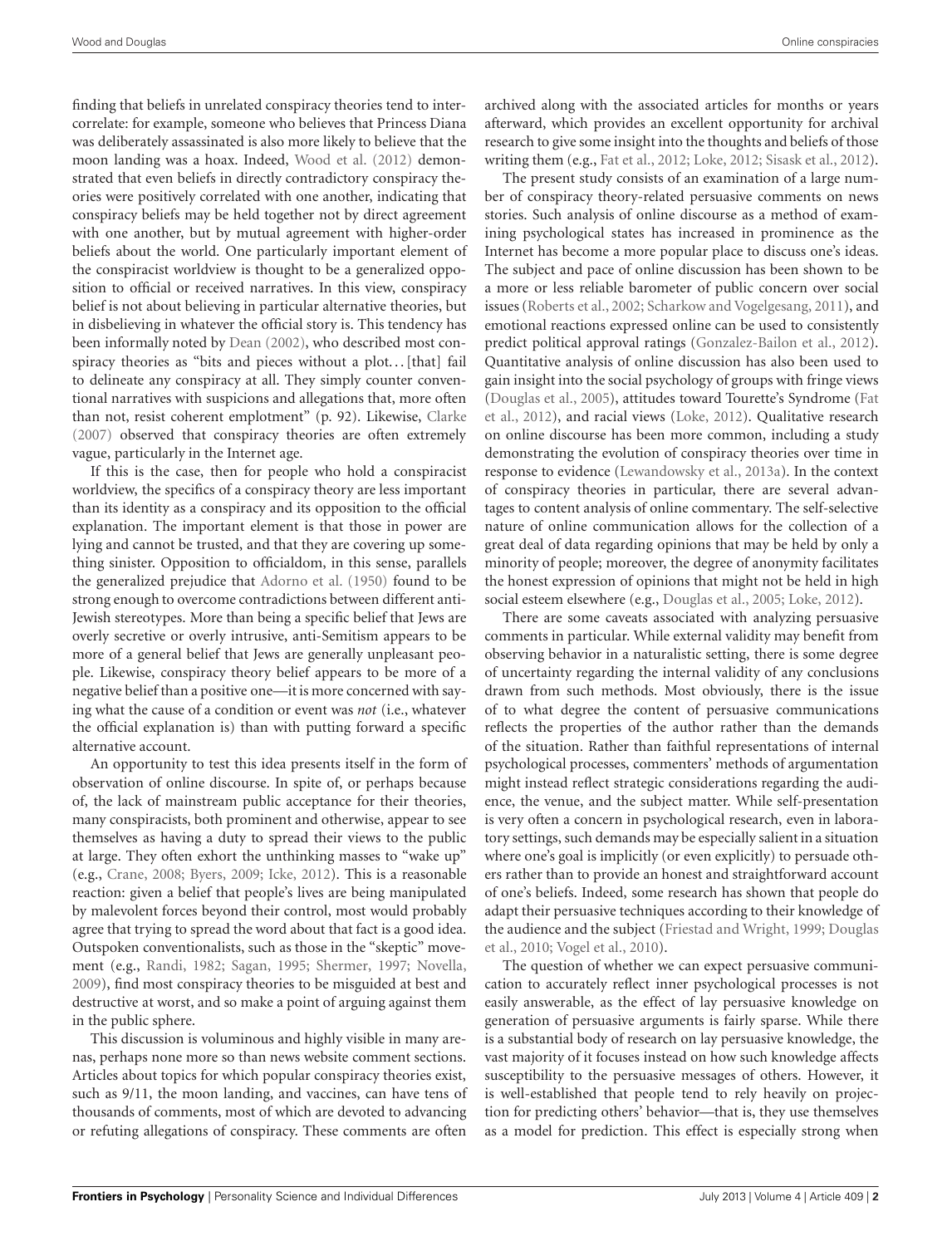relatively litt[le is known about the target \[for a review, see](#page-8-29) Robbins and Krueger [\(2005\)](#page-8-29)]. In general, then, it is likely that persuaders use the self as a model for argument generation: in other words, they argue in a way that they would themselves find convincing. This, in turn, suggests that the types of arguments used by persuaders can contain information relevant to understanding how they think about the issue at hand.

The tendency to use social projection is especially relevant in online settings. Much online discussion is either fully anonymous or conducted under pseudonyms, greatly limiting the amount of information available about the other party in a discussion. As such, we assume for the purposes of the present study that people will generally tend to use arguments that they themselves would find most convincing were they the audience rather than the persuader. This, in turn, should reflect the structure of their belief systems—the arguments that people find most convincing are those that match up with how they view the world [\(Darwin et al.](#page-7-1), [2011;](#page-7-1) [Newheiser et al.](#page-8-10), [2011;](#page-8-10) [Wood et al., 2012](#page-8-1); [Lewandowsky et al., 2013b](#page-8-11)). To that end, we systematically coded and analyzed conspiracist and conventionalist persuasive comments from four major news websites on articles relating to 9/11 from the period of July 1st through December 31st, 2011, encompassing the months surrounding the tenth anniversary of the attacks.

9/11 conspiracy theories provide an excellent research subject for several reasons. First, the community associated with these theories, known as the 9/11 Truth Movement, is noted for its substantial online presence and focus on Internet proselytizing. [Bartlett and Miller](#page-7-6) [\(2011\)](#page-7-6) observed that the movement's "mass membership backbone" (p. 45) devotes a substantial amount of time to producing large numbers of online comments, and [Clarke](#page-7-2) [\(2007\)](#page-7-2) saw the Truth Movement as a paradigmatic example of Internet conspiracy culture. Second, the timing was fortuitous, with the tenth anniversary of the 9/11 attacks, sure to herald a number of stories on the subject and therefore many relevant comments, having occurred shortly before data collection commenced. The recency of the materials lowered the probability of comments having been expunged from archives or lost as an unintended consequence of comment software upgrades. Third, just as the Truth Movement has a substantial online presence, so too do its conventionalist opponents in the skeptic movement. We therefore expected that there would be a good deal of debate between the two sides, providing further raw materials for analysis. Finally, the Truth Movement is a well-established community with a substantial intellectual output, including popular books (e.g., [Griffin, 2004\)](#page-8-30), conference circuits, several sub-organizations such as Architects and Engineers for 9/11 Truth, and at least one peer-reviewed journal, the *Journal of 9/11 Studies.* There is substantial debate within the Truth Movement regarding whether 9/11 was a controlled demolition, a deliberate intelligence failure, or even the result of exotic space-based weaponry [\(Barber](#page-7-7), 2008). In short, its body of work is varied, voluminous, and welldeveloped, and should therefore be able to provide a wide range of different arguments for analysis.

If our reasoning regarding the influence of projection on persuasive tactics holds, we should see systematic differences in the characteristics of conspiracist and conventionalist arguments. Specifically, we should be able to replicate earlier results

demonstrating that unrelated conspiracy beliefs are intercorrelated (e.g., [Goertzel](#page-8-2), [1994](#page-8-2); [Swami et al.](#page-8-3), [2010;](#page-8-3) [Wood et al.,](#page-8-1) [2012](#page-8-1))—in this case, conspiracist comments should contain more positive (and fewer negative) references to unrelated conspiracy theories compared with conventionalist comments. Examining a long-standing correlate of conspiracy belief, we also investigated the degree to which comments contained explicit expressions of mistrust, predicting that conspiracist comments would be more likely to express mistrust of authorities or other targets than conventionalist comments (e.g., [Wright and Arbuthnot](#page-8-31), [1974](#page-8-31); [Simmons and Parsons, 2005](#page-8-32)). Further, we examined expressions of powerlessness, and predicted that conspiracist comments would express more concerns about power, as feelings of powerlessness have been shown to correlate reliably with conspiracy theory belief [\(Abalakina-Paap et al., 1999](#page-7-0)). Replicating the previously established relationships between conspiracy beliefs, trust, and power would increase confidence in the present study's methods and help to justify any novel results derived therefrom.

In addition to verifying the utility of this archival approach by replicating previous results, we made several novel predictions. First, if we are correct in our contention that much of the conspiracist worldview is based on a generalized rejection of official explanations rather than on positing particular alternative narratives, conspiracist comments should focus on refuting conventional explanations more than on presenting or supporting specific conspiracy theories. Therefore, conspiracist comments, relative to conventionalist comments, should be more likely to derogate rival explanations and less likely to promote their own. Second, we elected to examine the veracity of the long-held contention that "conspiracy theory" and "conspiracy theorist" carry an intellectual stigma (e.g., [Bratich, 2002,](#page-7-8) [2008;](#page-7-9) [Coady](#page-7-10), [2006](#page-7-10)). If this is true, people should be unwilling to apply the term to themselves and should object when others do so. As such, we predicted that conspiracists would avoid applying the term "conspiracy theory" to their own beliefs (or "conspiracy theorists" to themselves), and would attempt to dispute others' usage of the term. While this might seem an obvious prediction—and indeed many authors take it as a given that the term is stigmatized—to our knowledge there have not yet been any empirical investigations of this contention.

Finally, another possible avenue by which the spread of conspiracy theories could be fruitfully understood is social influence theory [\(Latané](#page-8-33), [1981\)](#page-8-33). Since 9/11 conspiracy theories are (at least in the West) an opinion held by a vocal minority attempting to effect change, social influence theory [\(Latané](#page-8-33), [1981\)](#page-8-33) would predict that conventionalists, if they are good majority influencers, are more likely to show patterns consistent with normative social influence. In particular, [Bratich](#page-7-9) [\(2008](#page-7-9)) has highlighted the hostility of intellectual orthodoxy toward conspiracist explanations for events and the labelling of conspiracists as paranoid or otherwise mentally ill (c.f. [Hofstadter, 1964;](#page-8-34) [Kalichman et al., 2010](#page-8-35)). At the same time, conspiracists are often hostile in a different way, dismissing conventionalists as naïve, gullible, and either unwitting dupes or willing stooges of the conspiracy [\(Crane](#page-7-4), [2008](#page-7-4); [Byford](#page-7-11), [2011](#page-7-11)). Therefore, we examined the hostility of each persuasive comment, whether characterized by outright insults, threats, dismissive sarcasm, accusations of complicity, or other hostile or insulting content.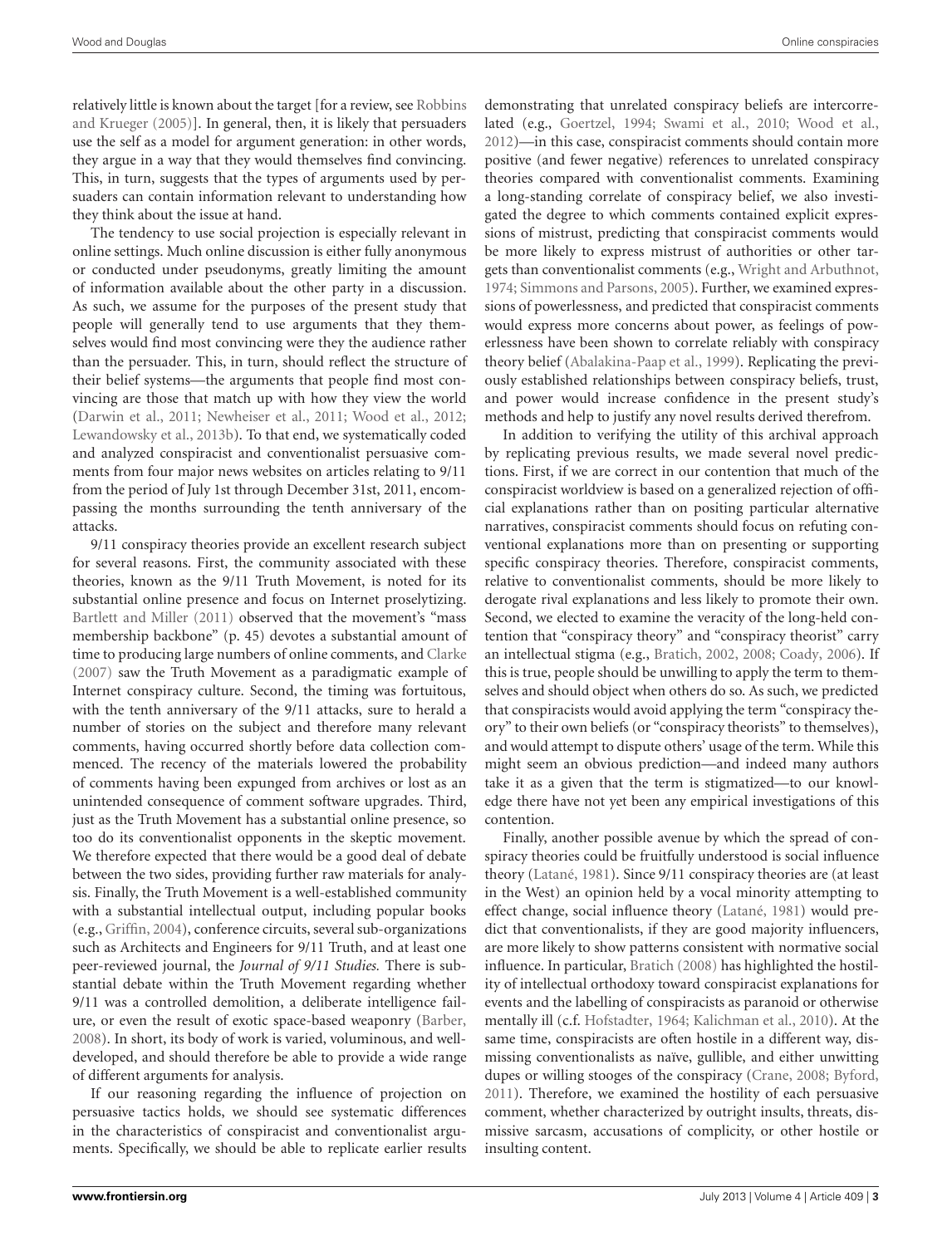#### **MATERIALS AND METHODS**

#### **ARTICLES**

The raw data consisted of the comment sections of various online news articles. Samples were taken from news articles posted between July 1st and December 31st, 2011, on four mainstream news websites: ABC (American Broadcasting Company) News, CNN, the *Independent*, and the *Daily Mail*. This date range was chosen because of the large number of 9/11-related articles around the time of the tenth anniversary of the attacks, and these four news sites were selected on the reasoning that an ideal sample would not be restricted to a single country, journalistic style, or ideological position, as well as for more practical reasons such as search capabilities, comment archiving, and unpaid access.

Relevant articles were selected by searching for a series of terms within the specified date range: "9/11," "11/9," "September 11th," "11th September," "world trade center," "world trade centre," "wtc," "al-qaeda," "shanksville," and "building 7." Where possible (i.e., the *Mail* and *Independent*) the websites' own advanced search functions were used; on the remaining sites, we conducted the required searches using Google News.

#### **COMMENTS**

For each article that resulted from these searches, the public comment sections were read, and from these, we extracted verbatim all relevant comments regarding the 9/11 conspiracy theories. Specifically, since only persuasive comments were of interest, only comments containing original content that could be considered persuasive, or written with the intent to persuade, were extracted. Our analyses, for the most part, are predicated upon the idea that people will tend to project in order to construct persuasive arguments; non-persuasive comments, therefore, are written without regard to their perceived efficacy in convincing the other party (or neutral parties), as that is not their aim. To operationalize this constraint we adhered to four criteria.

- 1. The comment must not consist solely of insults, ridicule, or threats (e.g., "u stupid sheeple need 2 wake up lol," "Let me know what your home address is, and we can have a frank "discussion" about your idiotic conspiracy theories"). This criterion was adopted because insults on their own are not persuasive, and while insults may be relevant to the hostility and stigma variables, they are irrelevant to the majority of the analyses we wished to conduct.
- 2. The comment must not consist solely of "meta" discussion (e.g., "I see the government disinfo machine is working overtime with all the shills posting here," "can't believe CNN is letting these tinfoil hat nutjobs hijack a story about the 9/11 memorial"). As with insults, "meta" comments do not make persuasive arguments, and are in fact about entirely different subject matter—they are concerned with the minutia of discussion rather than with the conspiracy theories and conventional explanations in question.
- 3. The comment must not consist solely of a link to an external website, YouTube video, or similar, or a link with minimal description that adds no meaningful content (e.g., "go to ae911truth.org for some informed discussion about 9/11," "google Popular Mechanics 9/11 debunking"). While it would

be in principle possible to code the contents of such videos, websites, and other bodies of Web content, they are usually prohibitively large (particularly in the case of exhortations to conduct a Web search for a particular phrase, such as "Building 7," that returns millions of results) and would require an entirely different set of coding criteria. Moreover, the linked content was uniformly the work of others rather than the commenter's own reasoning, as would be necessary for our reasoning concerning the link between argument generation, projection, and internal psychological representations to hold.

4. The comment must not be copied verbatim from an external source. This was determined by conducting web searches when a comment was extremely long, contained unusual formatting such as inappropriate line breaks, or was out of character in terms of word choice or grammatical ability for a previously recognized commenter. As with external links, these passages were not generated by the commenters and the projection line of reasoning therefore cannot be assumed to apply in this case as it would in the case of original arguments. As such, when an otherwise original post contained a passage quoted from an external source, only the original content was coded.

The author of each comment was recorded, along with the Web address of the parent news article and whether the comment was a direct reply to another, previously posted comment.

#### **CODING**

Once the comments were collected, they were coded according to the hypotheses of interest. The tone of the comment (conspiracist or conventionalist) was of interest to all analyses, so this was the first content variable coded. Conspiracist comments were identified as any that either directly put forward a conspiratorial account of the events of 9/11, in whole or in part; that challenged the official account in a manner implying conspiracy or complicity among governments, intelligence services, corporations, occult associations, or secret societies; that otherwise favorably referenced common tropes of the 9/11 Truth Movement and its associated body of arguments, such as cryptic allusions to the fate of World Trade Center (WTC) Building 7, popular quotations from conspiracy websites or prominent theorists, and so on; that responded to conventionalist comments in a manner implying that the original commenter had the wrong impression in thinking that the attacks were perpetrated by agents of Al-Qaeda; or that was somewhat ambiguous in isolation but was written by a commenter previously observed to make conspiracist arguments or in the context of an argument or point made in the parent article that otherwise made the commenter's intent clear. Therefore, a comment on an article about a new book on 9/11 reading "Does the book explain how WTC7 imploded from fire, how a single passport was found intact within hours, how Bin Laden was in the American hospital in Dubai weeks before, how fighter jets were diverted 1000s of miles away, how NORAD was ordered to stand down..." was coded as conspiracist. While this comment does not directly allege conspiracy, it refers obliquely to many common 9/11 conspiracist arguments and seems clearly intended to raise doubt regarding conventional explanations of 9/11.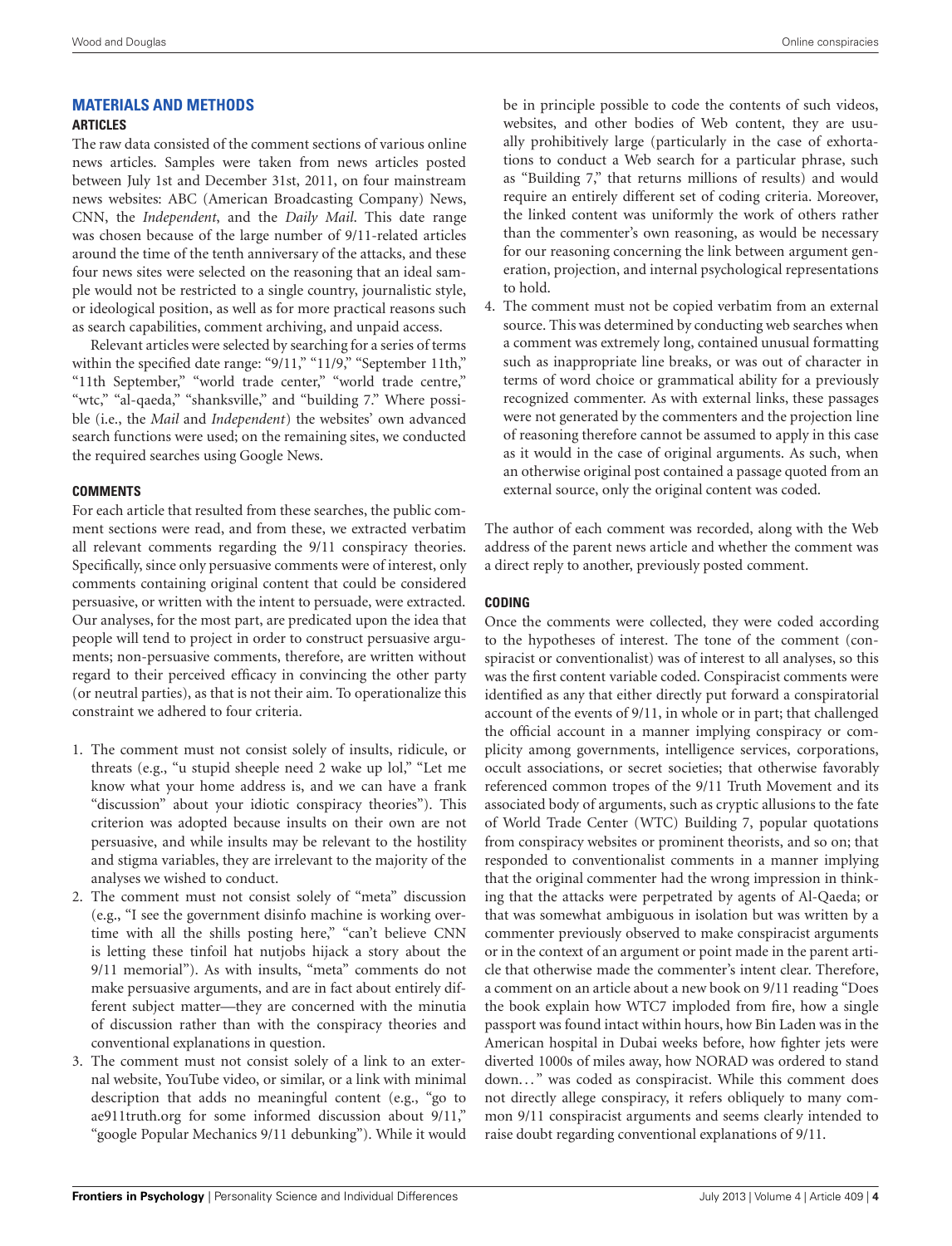Conversely, comments were coded as conventionalist if they explicitly endorsed or provided evidence in support of the mainstream account of 9/11 or another unofficial yet non-conspiracist explanation (such as Al-Qaeda independently planting bombs in the Twin Towers or bringing explosives onto the hijacked aircraft); if they argued against specific 9/11 conspiracy theories or conspiracist arguments such as those shown in the sample comment above; or, as in the case of conspiracist comments, if they were ambiguous in isolation but were written by a previously established conventionalist or in the context of a discussion thread or point made in the parent article that otherwise made clear the commenter's intent. For instance, the comment "LOL! Wow! What a conspiracy. Man, that tin foil hat has got to be tight today. Thousands of conspirators would be needed to pull off even a fraction of what you claim. And every one of them has been silent for almost 10 years now. Incredible..." was coded as conventionalist due to its argument that the conspiracy explanations of 9/11 are implausible and general mockery of conspiracists.

Since the first hypothesis concerned the number of unrelated conspiracy theories mentioned favorably and unfavorably in the comment, we coded two separate variables for each comment: one comprised the number of other conspiracy theories mentioned favorably, and the other comprised the number of other conspiracy theories mentioned unfavorably. Importantly, these counts did not include "superconspiracies," or conspiracies that orchestrate other conspiracies [\(Barkun, 2006](#page-7-12)), of which 9/11 was thought to be a part. For instance, if a commenter accused the Bilderberg Group or the Illuminati of masterminding the 9/11 attacks, this would be considered part of the 9/11 conspiracy theory rather than a separate conspiracy theory entirely. However, if the commenter expressed the opinion that the Illuminati orchestrated both 9/11 and the JFK assassination, the latter would be included as an additional conspiracy theory.

The next hypotheses concerned trust and powerlessness. We therefore coded whether each comment contained expressions of mistrust, whether broadly or narrowly targeted (e.g., "never believe what the media tells you" or "nobody's trustworthy these days"), as well as powerlessness (e.g., "they've won, there's nothing we can do").

<span id="page-5-0"></span>Our primary hypothesis, and the one most relevant to the issue of conspiracist belief systems, concerned whether the comments contained positive or negative arguments. As such we coded for two separate binary-valued variables: first, whether the comment contained advocacy of the person's favored interpretation (e.g., "thermite residue in the wreckage is consistent with controlled demolition," "office fires can burn hot enough, uncontrolled, to weaken structural steel to the point of collapse"); second, whether the comment contained derogation of the opposing interpretation ("there is no way that a plane would have left so little wreckage at the Pentagon," "it's totally implausible that such a large conspiracy could be kept secret for so long"); and third, whether the comment directly put forward an explanation for either the entirety of 9/11 or an element of it ("9/11 was an inside job," "the collapse was caused by terrorists flying planes into buildings, nothing more").

We were also interested in how commenters used the term "conspiracy theory." As such, we created a nominally-coded

variable with values representing the different ways in which the comment used the phrase and its variations: not at all; applied to an opposing interpretation ("that's just a crazy conspiracy theory"); applied to the commenter's own interpretation ("it may be a conspiracy theory, but it's still true"); both; or disputed in its applicability ("calling something a conspiracy theory is just a way of silencing dissent"). This included variations on the term, such as "conspiracy theorist," "silly conspiracy nonsense," etc.

The final hypothesis concerned the degree to which persuasive conspiracist and conventionalist comments were hostile. As such, we coded the hostility of each comment toward those who hold opposing views on a scale of one (not at all hostile) to five (extremely hostile).

An example of how one post was coded on all variables is as follows:

"No it's you who needs to check his/her facts, Delft University burnt from the sixth floor to the top and only a portion of the building on north side collapsed, check out the photos of the building after the fire they're easy to find. They even managed to remove all of the books from the library on the first floor undamaged after the partial collapse. Nothing about the WTC buildings or Delft University's structures, fires, or collapse/partial collapse are comparable. As far as I can tell the WTC buildings are still the only large steel framed high-rise buildings to suffer total collapse due to fire, your poorly researched comment doesn't disprove the statement anyway."

This comment, from a Daily Mail article, was part of a lengthy discussion regarding the plausibility of the WTC buildings collapsing due to fires and structural damage, as posited in the conventional explanation. This comment was made in response to a conventionalist who claimed that there is precedent for similar collapses and that the official explanation is therefore plausible. The comment claims that the WTC collapse and the example given by the conventionalist are not comparable, and emphasizes the unique (and therefore suspicious) nature of the WTC collapse. This comment was therefore coded as derogating rival explanations, but not advocating its own or directly posing a cause of the collapse. It contains no expressions of mistrust or powerlessness, mentions no other conspiracy theories, and does not mention the phrase "conspiracy theory" or any of its derivatives. However, it contains some hostility in the first and last sentences, giving it a hostility rating of two.

#### **DATA PREPARATION**

While a wide variety of comments were obtained, certain serial commenters tended to dominate the conversation across several news articles and even multiple websites. The sample of 2174 comments contained 1156 unique authors, of whom 321 commented more than once. Therefore, in addition to analyzing the entire collection of comments, we conducted a separate analysis in which we calculated the mean values of each variable for each individual author and repeated the analysis on the level of authors rather than comments. All results obtained below were found at both the author and comment levels of analysis, which provides some assurance that any effects found are not the result of a few prolific commenters skewing the overall distribution of the data.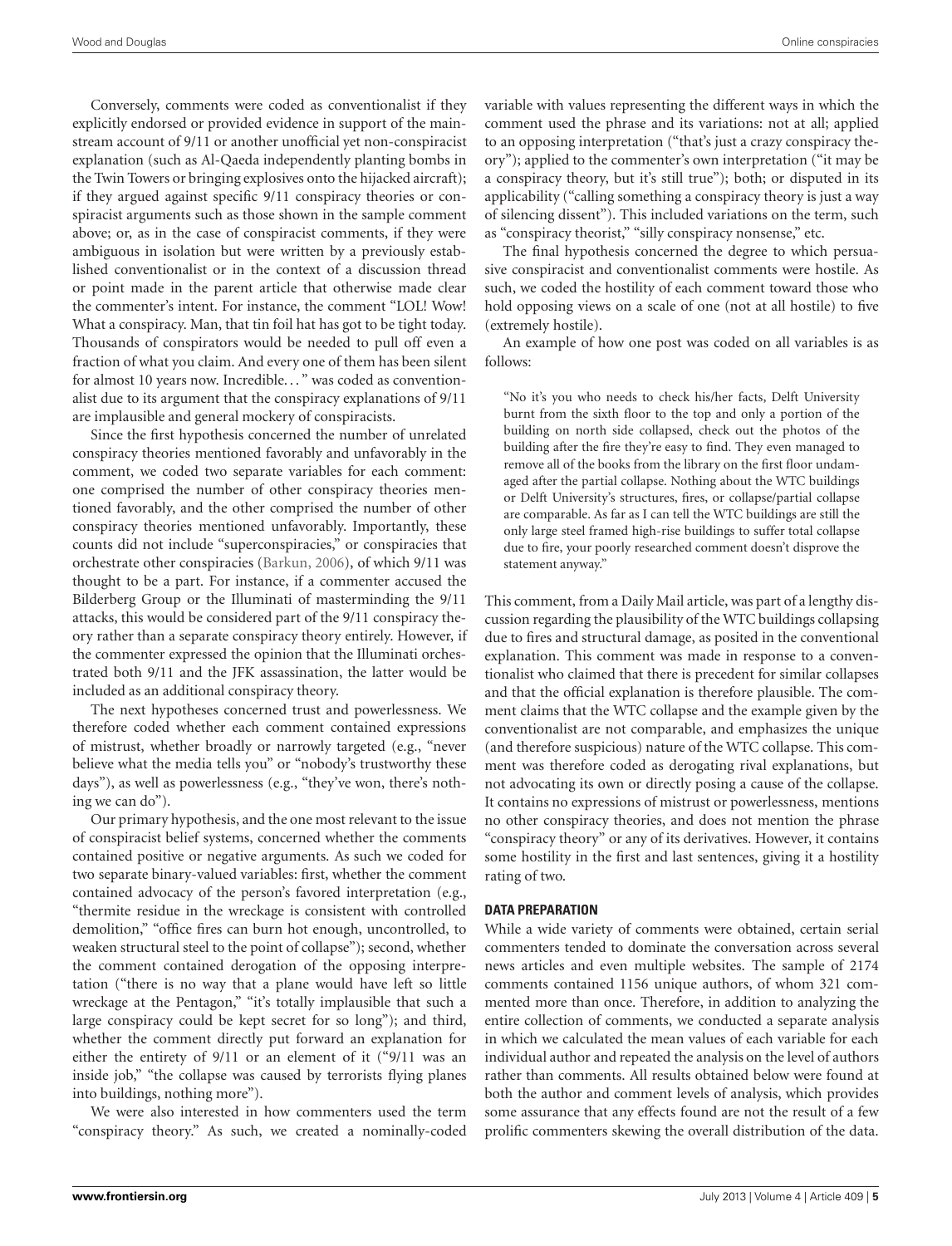For the sake of brevity, however, only the comment-level analysis is reported below.

#### **INTER-RATER RELIABILITY**

A random sample of 10% of the comments was coded by a second rater, and reliability analyses were conducted to determine the degree of concordance between the two raters. Cohen's kappa (κ) was used for all variables except hostility, the only ordinal variable, for which we instead calculated the intraclass correlation coefficient (ICC). Values of κ from 0.81 to 1.00 indicate almost perfect reliability, while reliability between 0.61 and 0.80 is considered "substantial" and from 0.41 to 0.60 "moderate" [\(Landis and Koch](#page-8-36), [1977\)](#page-8-36). Agreement regarding the conspiracist vs. conventionalist tone of each comment was high,  $κ = 0.84$ . As the reliability of the other variables used would depend heavily upon their classification as conspiracist or conventionalist, further reliability analyses were limited to those comments on whose tone both raters agreed. Accordingly, advocacy of the commenter's own explanation ( $\kappa = 0.64$ ), derogation of the opposing explanation ( $\kappa = 0.61$ ), and the usage of "conspiracy" theory" ( $\kappa = 0.70$ ) all showed substantial interrater reliability, while mistrust ( $\kappa = 0.49$ ) and direct statements of what happened ( $\kappa = 0.55$ ) showed moderate reliability [\(Landis and Koch](#page-8-36), [1977](#page-8-36)). Hostility ratings were likewise acceptably reliable,  $ICC =$ 0.72. Finally, so few examples of powerlessness were found in the results that it was impossible to draw any conclusions regarding their relative prevalence in conspiracist and conventionalist comments. As such, reliability analyses were not performed on this variable.

#### **RESULTS**

Of the 2174 comments collected, 1459 were coded as conspiracist and 715 as conventionalist. The four news websites did not contribute equally to the sample, with 65 comments in 15 threads coming from ABC News, 632 in 29 threads from CNN, 1006 in 64 threads from the *Daily Mail*, and 471 in 27 threads from the *Independent*. Nevertheless, each site had approximately the same proportions of conspiracist and conventionalist comments—specifically, about twice as many conspiracist comments as conventionalist: for ABC, 21 conventionalist and 44

conspiracist; for CNN, 218 conventionalist and 414 conspiracist; for the *Daily Mail*, 330 conventionalist and 676 conspiracist; and for the *Independent*, 146 conventionalist and 325 conspiracist;  $\chi^2_{(3)} = 1.514, p = 0.68.$ 

**[Table 1](#page-5-0)** shows the general results of the coding analysis. In line with our predictions, conspiracist comments mentioned more non-9/11 conspiracy theories as being correct than conventionalist comments  $[M = 0.12$  per comment vs.  $M = 0.02$ ;  $t_{(2172)} =$ 3.82,  $p < 0.001$  and fewer such theories as being incorrect  $M =$ 0.02 per comment vs.  $M = 0.18$ ;  $t_{(2172)} = -7.51$ ,  $p < 0.001$ . Likewise, conspiracist comments were more likely to express mistrust than their conventionalist counterparts [10.6% vs. 1.4%;  $\chi^2_{(1)} = 57.22$ ,  $p < 0.001$ ]. We were unable to test the powerlessness prediction, however, as only two comments in the entire sample contained expressions of powerlessness.

Analysis revealed a number of differences between the rhetorical styles of conspiracist and conventionalist commenters. Thirtyone percent of conspiracist comments contained information that constituted support for their own position, compared to 56% of conventionalist comments. This difference was significant,  $\chi^{2}_{(1)} = 121.69, p < 0.001$ . In contrast, 64% of conspiracist comments involved derogation of the opposing explanation, significantly more than the 44% of conventionalist comments that did the same,  $\chi^2_{(1)} = 80.13$ ,  $p < 0.001$ . Unexpectedly, while only 19% of conventionalist comments directly put forward an explanation for the events of 9/11, 52% of conspiracist comments did so,  $\chi^2_{(1)} = 53.56, p < 0.001$ .

Conventionalist comments  $(M = 2.08, SD = 1.02)$  were significantly more hostile than conspiracist comments  $(M = 1.44,$  $SD = 0.79$ ),  $t_{(2172)} = 16.22$ ,  $p < 0.001$  (see **[Table 1](#page-5-0)**). Finally, neither conspiracists nor conventionalists were particularly willing to self-apply the term "conspiracy theory" or its derivatives: only 31 conspiracist comments referred to their beliefs as such, while 63 used the term to describe the official story of 9/11, four used it to describe both theories, and 65 disputed others' use of it. Conventionalists were likely to call opposing beliefs conspiracy theories, with 166 doing so, compared to only a single comment that self-applied the term and another one that contested its applicability. No conventionalist comments called both explanations "conspiracy theories."

|                                                                         | <b>Conspiracist</b> | <b>Conventionalist</b> |
|-------------------------------------------------------------------------|---------------------|------------------------|
| Mean conspiracy theories mentioned favorably                            | 0.12                | 0.02                   |
| Mean conspiracy theories mentioned unfavorably                          | 0.02                | 0.18                   |
| Mean hostility (1-5 scale)                                              | 1.43                | 2.07                   |
| % comments expressing mistrust                                          | 10.6                | 1.4                    |
| % comments advocating own explanation                                   | 31                  | 56                     |
| % comments derogating other explanation                                 | 64                  | 44                     |
| % comments explicitly providing a description of what happened          | 52                  | 19                     |
| % comments describing own belief as a conspiracy theory                 | 2.1                 | 0.1                    |
| % comments describing opposing belief as a conspiracy theory            | 4.3                 | 23.2                   |
| % comments describing both own and other beliefs as conspiracy theories | 0.3                 | 0                      |
| % comments disputing usage of "conspiracy theory"                       | 4.5                 | 0.1                    |

#### **Table 1 | Rhetorical components of conspiracist and conventionalist comments.**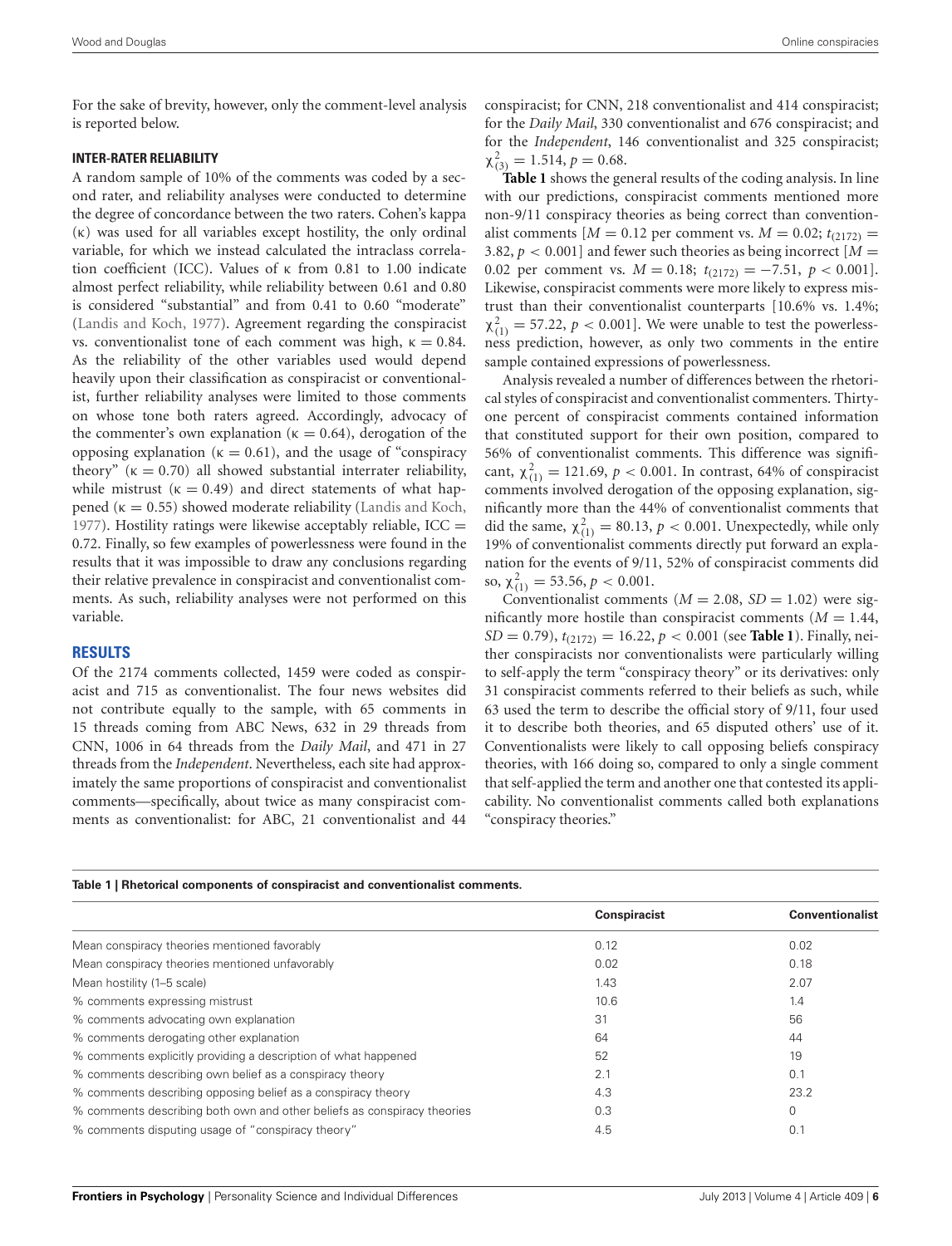#### **DISCUSSION**

The data were generally consistent with our predictions. Conspiracist comments expressed more favorable opinions about unrelated conspiracy theories than conventionalist comments did. This serves as a conceptual replication of previous findings indicating that beliefs in conspiracy theories tend to be correlated: if someone agrees with 9/11 conspiracy theories, they are also more likely to agree with other conspiracy theories (e.g., [Goertzel](#page-8-2), [1994](#page-8-2); [Swami et al.](#page-8-3), [2010](#page-8-3), [2011](#page-8-7); [Wood et al., 2012\)](#page-8-1). Further, in accordance with previous work on the role of trust in conspiracy theory beliefs (e.g., [Wright and Arbuthnot](#page-8-31)[,](#page-7-0) [1974;](#page-8-31) Abalakina-Paap et al., [1999;](#page-7-0) [Simmons and Parsons](#page-8-32), [2005\)](#page-8-32), conspiracist comments were more likely to contain expressions of mistrust than were conventionalist comments. Despite the unexpected impossibility of testing the powerlessness hypothesis, this cluster of results should increase confidence in the validity of the remainder of the present study's conclusions. The well-established tendencies for conspiracists to be less trusting than average and for conspiracy theory beliefs to intercorrelate have manifested themselves in the persuasive communications examined, which suggests that other tendencies may do so as well.

Most notably, and in accordance with the idea that opposition to officialdom is a major component of the conspiracist belief system, conspiracy advocates showed a tendency to spend much more time arguing against the official explanation of 9/11 than advocating an alternative. Conspiracy opponents showed the opposite pattern, advocating their own explanation more than they argued against the opposing one. This pattern of results supports the idea that conspiracy theories have their basis more in opposition to officialdom than in beliefs in specific alternative theories [\(Dean](#page-8-12), [2002;](#page-8-12) [Wood et al.](#page-8-1), [2012\)](#page-8-1). For the adherents of the 9/11 Truth Movement examined here, the search for truth consists mostly of finding ways in which the official story cannot be true. There is much less of a focus on defending coherent explanations that can better account for the available evidence. However, conspiracists were more likely to provide direct explanations for the events of 9/11 than their conventionalist counterparts were—for instance, it was more common to see a comment saying "9/11 was an inside job" or "WTC7 was demolished" than "9/11 was done by terrorists" or "WTC7 collapsed because of fires and structural damage." This seems like a paradoxical pattern, but conspiracist comments often simply stated that 9/11 was an inside job as a sort of slogan without much to support it. Many other comments took the form "the official story is impossible, therefore 9/11 was the result of a conspiracy." For instance, one representative comment from a CNN article read, "Inside Job 9/11! If it was a real terrorist attack U.S. military would have blew up the planes while in the air before they could hit any population area!" Furthermore, many of the news articles on which the comments appeared featured the official explanation of 9/11 in some detail, meaning that it may have been less necessary for conventionalists to summarize the conventional account themselves.

<span id="page-7-12"></span><span id="page-7-8"></span><span id="page-7-7"></span><span id="page-7-6"></span><span id="page-7-3"></span><span id="page-7-0"></span>We also found that hostility was higher in persuasive arguments made by conventionalists than in those by conspiracists. As 9/11 conspiracism is by and large a minority viewpoint in the West [\(WorldPublicOpinion.org, 2008](#page-8-37)), this makes sense: conventionalists, rather than focusing on presenting novel information, instead attempt to enforce conformity to the majority viewpoint [\(Latané](#page-8-33), [1981\)](#page-8-33). While the inter-rater reliability for hostility was good, there is a risk that we may not have captured the full spectrum of responses, as we specifically excluded comments that consisted solely of threats, insults, or ridicule. As such, although we cannot say with certainty that conventionalist comments are more hostile on average than conspiracist comments, we can say with some confidence that this is true among comments that also contained some amount of persuasive content.

Finally, the statistics on the usage of the phrase "conspiracy theory" provide an instructive illustration of how the term is viewed. Few people were eager to apply it to their own positions. Conspiracists were more likely to apply it to the conventional narrative, often counterintuitively referring to it as "the official conspiracy theory," or to dismiss the term as needlessly loaded and derogatory, consistent with recent scholarly characterizations [\(Bratich](#page-7-9), [2008](#page-7-9)). Part of the problem is likely to be the vagueness of the term; while we have provided a working definition in the present study, there is no universal agreement on what exactly constitutes a conspiracy theory [\(Coady, 2006](#page-7-10)). Clearly, however, the prevalence of counter-argumentation to the use of the label by others points to some disdain for the term among conspiracists.

There are other possible interpretations for some of these results. For instance, the observed difference in the usage of other conspiracy theories between conspiracist and conventionalist comments could be seen as an issue of rhetorical congruence more than of genuine belief. This pattern could naturally arise as the result of an inclination toward arguing by analogy: conspiracists might compare the 9/11 attacks to the JFK assassination, which a majority of Americans believe was the result of a conspiracy [\(Goertzel](#page-8-2), [1994](#page-8-2)), in order to make a conspiracy theory seem more plausible. In contrast, conventionalists could compare 9/11 conspiracy theories to more overtly implausible examples, such as the proposed cover-up of the existence of Bigfoot or the idea that Elvis Presley is still alive, in order to make the point that conspiracy theories in general are not to be taken seriously. Indeed, a *post-hoc* examination of the data revealed that 23 comments mentioned the JFK assassination conspiracy theory favorably, while only nine mentioned it negatively. The 7/7 bombing conspiracy theories showed a similar pattern, with 6 negative mentions to 16 positive. Other theories, such as those concerning the moon landing (27 negative, 6 positive), Elvis (21 negative, 0 positive), aliens (20 negative, 2 positive), and David Icke's reptilian shapeshifters (8 negative, 1 positive), showed the opposite pattern. Not all of these mentions followed the general pattern evident in the data; some conventionalists said that while some other conspiracy theories are true, there is no evidence for a 9/11 conspiracy, and some conspiracists claimed that while most conspiracy theories are bogus, in the case of 9/11 the evidence is sufficient to reject the official story. This form of argument might ultimately be persuasive: people who portray themselves as nominal conventionalists who nevertheless, find 9/11 conspiracy theories plausible are essentially portraying themselves as deviant ingroup members. Such people can be very effective in exerting social influence on the majority (e.g., [Maass and Clark](#page-8-38), [1984\)](#page-8-38).

<span id="page-7-11"></span><span id="page-7-10"></span><span id="page-7-9"></span><span id="page-7-5"></span><span id="page-7-4"></span><span id="page-7-2"></span><span id="page-7-1"></span>Ideas of rhetorical congruency and self-presentation recall the issue of whether people's persuasive communications are really an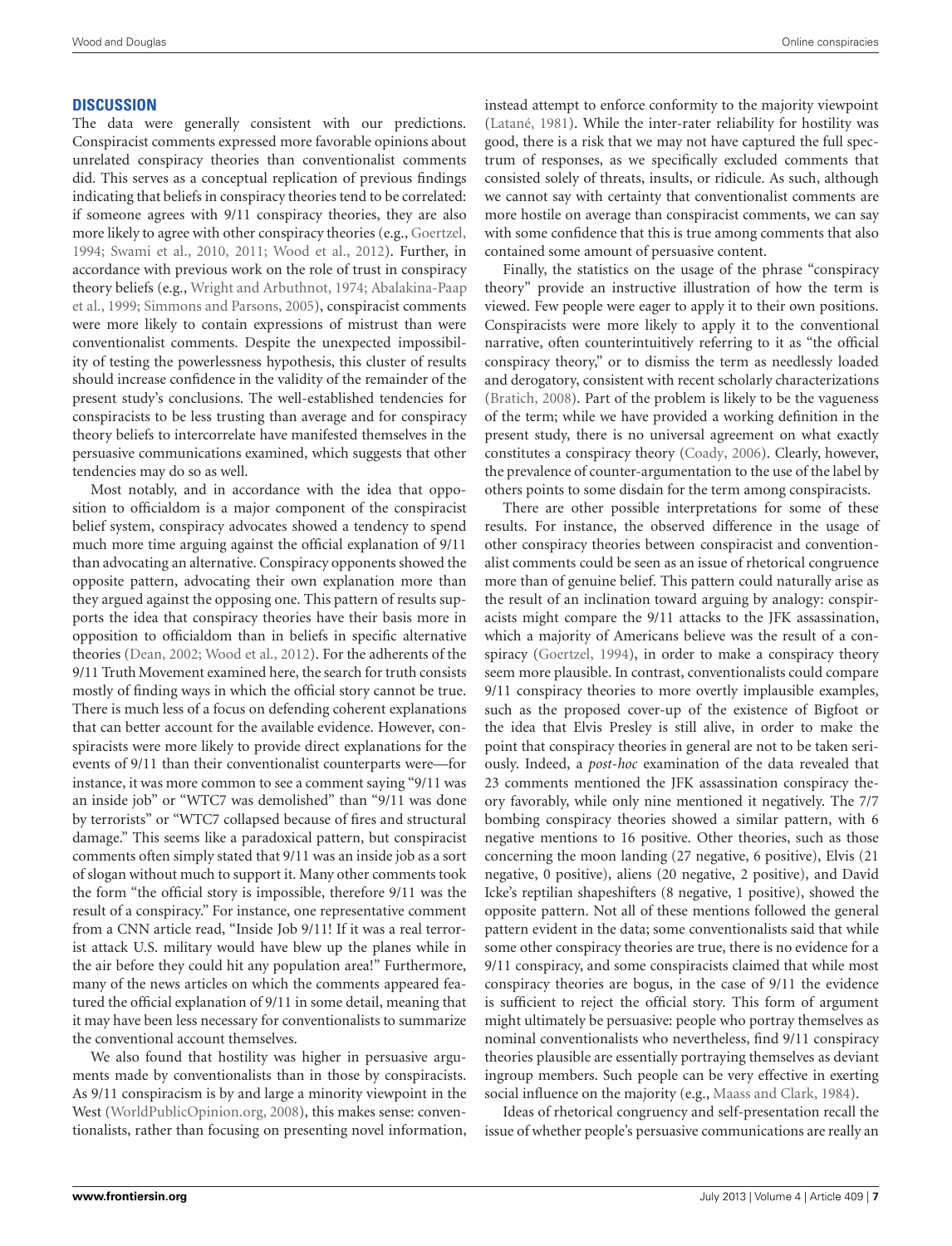<span id="page-8-34"></span><span id="page-8-24"></span><span id="page-8-13"></span><span id="page-8-12"></span><span id="page-8-9"></span>accurate reflection of their own thoughts and ideas rather than a carefully calculated attempt to engage with others' biases and reasoning. The 9/11 Truth Movement is, by and large, a movement of converts—most "Truthers," at some point, became convinced that their previous belief in the official story was wrong [\(Kay,](#page-8-39) [2011](#page-8-39)). Therefore, in debating with those who hold the positions they previously held, they might repeat the arguments that first caused them to doubt the conventional narrative and shaped their subsequent thinking accordingly. On the other hand, the actual content that the discussions centered upon was often highly technical, and many of the arguments were unlikely to have been generated entirely by the people doing the commenting. While some commenters made intuitive judgments about the physics of crashing airplanes and collapsing buildings, many others relied on arguments advanced in websites or documentaries devoted to either advancing or debunking 9/11 conspiracy theories. With the amount of information to choose from, however, the arguments commenters chose to put forward may still reveal useful information about their own decision-making.

<span id="page-8-40"></span><span id="page-8-39"></span><span id="page-8-35"></span><span id="page-8-27"></span><span id="page-8-8"></span><span id="page-8-6"></span>While the results of the present study fit with previous work on belief and disbelief in conspiracy theories, some of the novel results found here would benefit from confirmation via other methodological approaches. If conspiracist beliefs are generally structured in the way we posit, it should be observable under experimental conditions—for instance, people with a conspiracist worldview might find a piece of evidence to be more convincing if it is presented as a refutation of the official account of some event rather than as proof of a specific conspiracy theory. Likewise, while we have confirmed that "conspiracy theorist" is not a well-liked term among conspiracists, we have not investigated its impact—if the term is used to describe a certain account of an event, the negative associations of it might reduce the perceived plausibility of the argument.

<span id="page-8-36"></span><span id="page-8-33"></span><span id="page-8-26"></span><span id="page-8-25"></span><span id="page-8-18"></span><span id="page-8-2"></span>In sum, our results are in agreement with predictions derived from prior research. Consistent with much of the existing literature on individual differences associated with conspiracy belief, comments that supported 9/11 conspiracy theories were more likely to express mistrust and to refer to other conspiracy theories favorably. Conspiracists were less overtly hostile than their conventionalist counterparts, and did not appreciate being called conspiracy theorists. Perhaps most importantly, however, the finding that conspiracists spend more time arguing against official explanations than for alternative explanations supports the

#### <span id="page-8-23"></span>**REFERENCES**

- <span id="page-8-30"></span>Abalakina-Paap, M., Stephan, W. G., Craig, T., and Gregory, W. L. (1999). Beliefs in conspiracies. *Pol. Psychol.* 20, 637–647. doi: 10.1111/0162- 895X.00160
- <span id="page-8-4"></span>Adorno, T. W., Frenkel-Brunswik, E., Levinson, D. J., and Sanford, R. N. (1950). *The Authoritarian Personality*. Oxford: Harpers.
- Barkun, M. (2006). *A Culture of Conspiracy: Apocalyptic Visions in Contemporary America*. Berkeley, CA: University of California Press.

<span id="page-8-19"></span><span id="page-8-11"></span>Barber, P. (2008, June 7). The truth is out there. *Financ. Times*. Retrieved from [http://www.ft.com/cms/s/2/](http://www.ft.com/cms/s/2/8d66e778-3128-11dd-ab22-000077b07658.html) [8d66e778-3128-11dd-ab22-000077](http://www.ft.com/cms/s/2/8d66e778-3128-11dd-ab22-000077b07658.html) [b07658.html](http://www.ft.com/cms/s/2/8d66e778-3128-11dd-ab22-000077b07658.html)

- Bartlett, J., and Miller, C. (2011). A bestiary of the 9/11 truth movement: notes from the front line. *Skeptical Inquirer* 35, 43–46.
- <span id="page-8-38"></span>Bratich, J. Z. (2002). "Injections and truth serums: AIDS conspiracy theories and the politics of articulation," in *Conspiracy Nation: The Politics of Paranoia in Postwar America,* ed P. Knight (New York,

<span id="page-8-10"></span>idea that the conspiracy worldview is based more on disbelief than on positive belief. The coherence of the conspiracist belief system is driven by higher-order considerations such as a disbelief in official narratives, rather than positive beliefs in particular alternative narratives. This result also agrees with previous informal observations by conventionalist commentators, who devote a great deal of time to examining and debunking conspiracy theories. One tactic which conventionalists often accuse conspiracists of using is "anomaly hunting":

<span id="page-8-29"></span><span id="page-8-28"></span><span id="page-8-17"></span><span id="page-8-14"></span><span id="page-8-5"></span><span id="page-8-1"></span>They imagine that if they can find (broadly defined) anomalies in that data that would point to another phenomenon at work. They then commit a pair of logical fallacies. First, they confuse unexplained with unexplainable. This leads them to prematurely declare something a true anomaly, without first exhaustively trying to explain it with conventional means. Second they use the argument from ignorance, saying that because we cannot explain an anomaly that means their specific pet theory must be true. I don't know what that fuzzy object in the sky is—therefore it is an alien spacecraft [\(Novella, 2009](#page-8-17)).

<span id="page-8-37"></span><span id="page-8-31"></span><span id="page-8-22"></span><span id="page-8-21"></span><span id="page-8-16"></span><span id="page-8-15"></span>The observed tendency of conspiracy theory advocates to argue against conventional narratives rather than in favor of particular alternatives closely resembles this description of anomaly hunting, and also parallels [Keeley's](#page-8-40) [\(1999](#page-8-40)) observation that conspiracy theories rely heavily on "errant data" rather than on crafting coherent alternative explanations (p. 117). We argue that in fact, anomaly hunting, or a fixation on errant data, is a manifestation of the way conspiracism is structured as a worldview. In general, conspiracy belief is not based around specific theories of how events transpire, though these may exist as well. Instead, conspiracism is rooted in several higher-order beliefs such as an abiding mistrust of authority, the conviction that nothing is quite as it seems, and the belief that most of what we are told is a lie. Apparent anomalies in official accounts seem to support this, even if they do not point to a specific, well-defined alternative. For many conspiracists, there are two worlds: one real and (mostly) unseen, the other a sinister illusion meant to cover up the truth; and evidence against the latter is evidence for the former.

#### <span id="page-8-32"></span><span id="page-8-20"></span><span id="page-8-0"></span>**ACKNOWLEDGMENTS**

The authors wish to acknowledge the contribution of Daniel Jolley for his help in coding the comment data.

<span id="page-8-3"></span>NY: New York University Press), 133–156.

- Bratich, J. Z. (2008). *Conspiracy Panics: Political Rationality and Popular Culture*. New York, NY: State University of New York Press.
- <span id="page-8-7"></span>Byers, S. (2009, November 24). Wake up, America! *Pravda.* Retrieved from [http://english.](http://english.pravda.ru/opinion/feedback/24-11-2009/110699-wake_up_america-0/) [pravda.ru/opinion/feedback/24-11-](http://english.pravda.ru/opinion/feedback/24-11-2009/110699-wake_up_america-0/) [2009/110699-wake\\_up\\_america-0/](http://english.pravda.ru/opinion/feedback/24-11-2009/110699-wake_up_america-0/)
- Byford, J. (2011). *Conspiracy Theories: A Critical Introduction*. London: Palgrave Macmillan. doi: 10.1057/9780230349216

Coady, D. (2006). *Conspiracy Theories: The Philosophical Debate*. Aldershot: Ashgate Publishing.

- Clarke, S. (2007). Conspiracy theories and the Internet: controlled demolition and arrested development. *Episteme* 4, 167–180
- Crane, I. R. (2008). *The Path to a New Reality: Engaging in the Game* [Motion picture]. Available from [http://www](http://www.ianrcrane.co.uk/index.php?act=viewProd&productId=51).ianrcrane.co.uk/index. php?act=[viewProd&productId](http://www.ianrcrane.co.uk/index.php?act=viewProd&productId=51)=51
- Darwin, H., Neave, N., and Holmes, J. (2011). Belief in conspiracy theories: the role of paranormal belief,